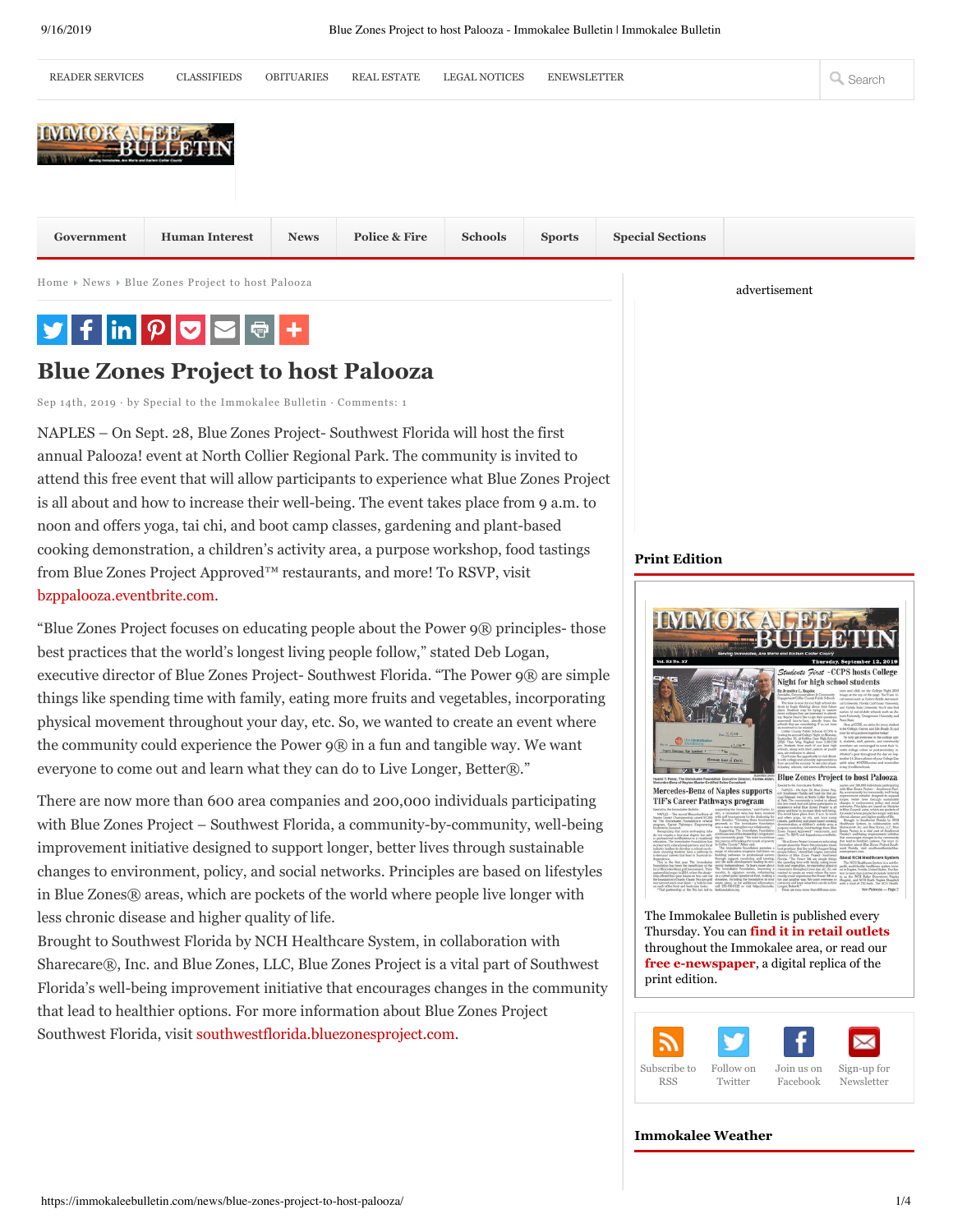

# **About NCH Healthcare System**

The NCH Healthcare System is a not-for-profit, multi-facility healthcare system located in Naples, Florida, United States. The System is more than just two hospitals (referred to as the NCH Baker Downtown Naples Hospital, and NCH North Naples Hospital) with a total of 716 beds. The NCH Healthcare System is an alliance of 775 physicians and medical facilities in dozens of locations throughout Collier County and southwest Florida. The services offered by the NCH Healthcare System are extensive. Inpatient services include: medical, surgical, cardiac, orthopedic, obstetric, pediatric, rehabilitative, psychiatric, oncology, emergency treatment, and diagnostics. Outpatient services include: rehabilitation, home care, urgent care, wound healing, and more. This year the system had 39,000 admissions, 111,000 emergency room visits, 3,600 births, 405 open heart surgeries, 11,800 surgical procedures, and 4,300 employee colleagues. NCH is a member of the Mayo Clinic Care Network. NCH's mission is to help everyone live a longer, happier, healthier life. NCH is sponsoring the Blue Zones Project for Southwest Florida. For more information, visit NCHmd.org.

## **About Sharecare**

Sharecare is the digital health company that helps people manage all their health in one place. The Sharecare platform provides each person – no matter where they are in their health journey – with a comprehensive and personalized health profile, where they can dynamically and easily connect to the information, evidence-based programs, and health professionals they need to live their healthiest, happiest, and most productive life. With award-winning and innovative frictionless technologies, scientifically validated clinical protocols, and best-in-class coaching tools, Sharecare helps providers, employers, and health plans effectively scale outcomes-based health and wellness solutions across their entire populations. To learn more, visit sharecare.com.

## **About Blue Zones Project**

Blue Zones Project® is a community-led well-being improvement initiative designed to make healthy choices easier through permanent changes to a city's environment, policy, and social networks. Established in 2010, Blue Zones Project is inspired by Dan Buettner, a National Geographic Fellow and New York Times best-selling author who identified five regions of the world—or Blue Zones®—with the highest concentration of people living to 100 years or older. Blue Zones Project incorporates Buettner's findings and works with cities to implement policies and programs that will move a community toward optimal health and well-being. Currently, 50 communities in ten states have joined Blue Zones Project, impacting more than 3.3 million Americans nationwide. The movement includes communities in California; 15 cities in Iowa; Albert Lea,



advertisement